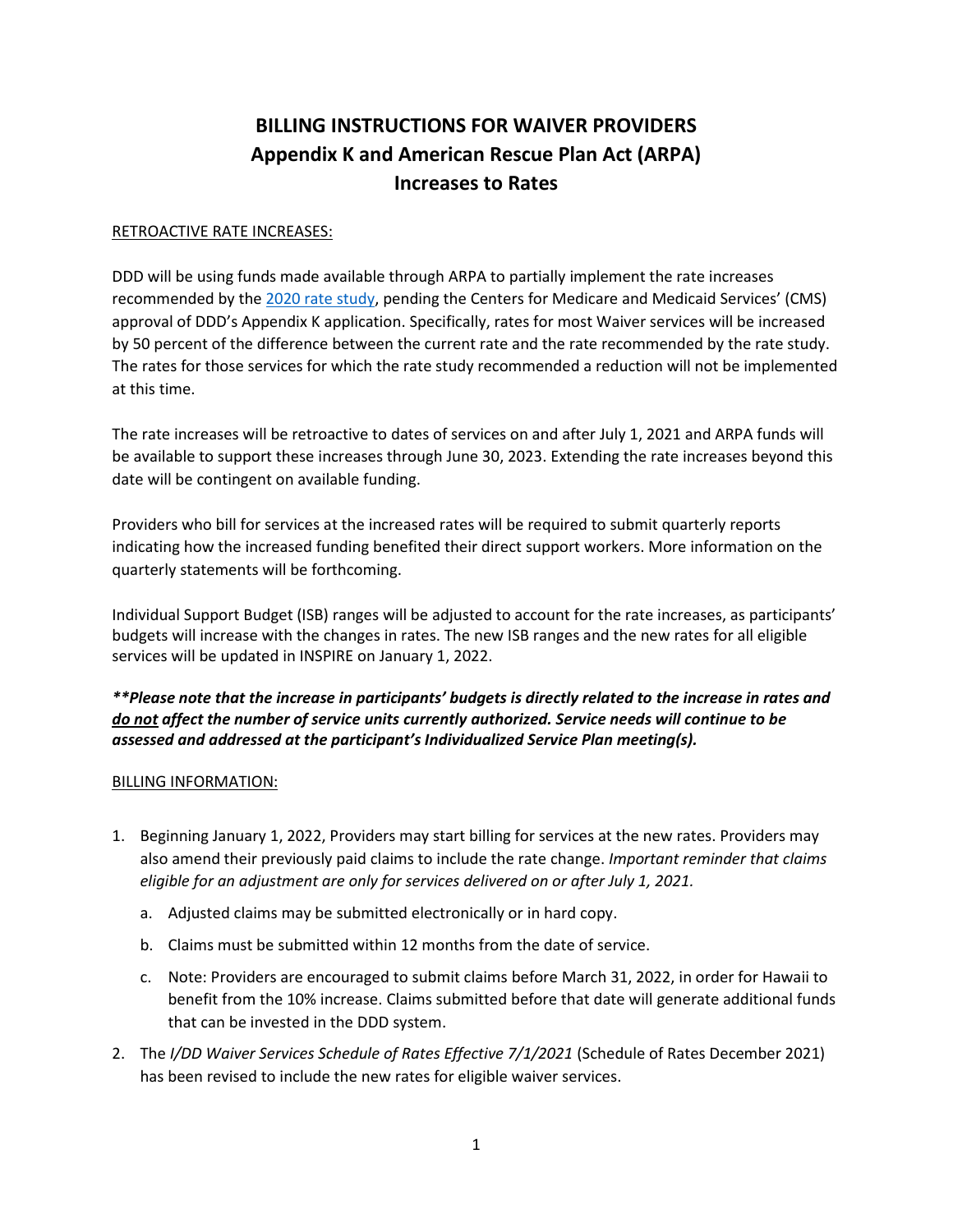- a. Refer to *Column H*, labeled "*Rate end date 6/30/21*", for the rate that must be used for services delivered prior to July 1, 2021.
- b. Refer to *Column I*, labeled "*Rate start date 7/1/21*" for the new rate that may be used for services delivered on or after July 1, 2021.
- 3. New service authorizations will not be required for Providers to bill at the new rates. There have been no changes to codes or modifiers, however, please note that the new rates will **not** be reflected in Medicaid Online.
- 4. There will be changes to codes and modifiers for Residential Habilitation (ResHab) services **only**. Please also note that the service authorization for ResHab will now be based on the type of home where ResHab is delivered (i.e., certified home or licensed home).
	- a. Residential Habilitation (ResHab) for certified homes (i.e., Adult Foster Homes) a new type of waiver service, *Residential Habilitation, Adult Foster Homes*, with new codes, modifiers, and rates, has been added specifically for ResHab services delivered in Adult Foster Homes (AFHs) (see Schedule of Rates December 2021, rows 46-51).
		- 1) Providers may continue to bill using existing service authorizations for *Residential Habilitation, 3 or fewer beds (codes T2016 and T2033 and respective modifiers U1, U4, and U7),* however, Providers must refer to the rates listed in *Column I* for *Residential Habilitation, Adult Foster Homes* (Schedule of Rates December 2021, rows 46-51) for the rates for ResHab delivered in AFHs on or after July 1, 2021.
		- 2) Authorizations for the new type of waiver service, *Residential Habilitation, Adult Foster Homes*, will be rolled in over the course of 1 year. Case managers will be able to select the new service, code and modifier for ResHab delivered in AFHs beginning January 1, 2022 for participant plan years that begin on or after April 1, 2022.
	- b. Residential Habilitation (ResHab) for licensed homes (e.g., DD Domiciliary Home and Adult Residential Care Homes) – a new type of waiver service, *Residential Habilitation, Licensed Homes*, with new codes, modifiers, and rates, has been added specifically for ResHab services delivered in licensed homes such as DD Domiciliary Homes (DD Doms) and Adult Residential Care Homes (ARCHs) (see Schedule of Rates December 2021, rows 52-57).
		- 1) Providers may continue to bill using existing service authorizations for *Residential Habilitation, 3 or fewer beds, 4 beds, or 5 or more beds (codes T2016 and T2033 and respective modifiers U1 through U9),* however, Providers may refer to the rates listed in *Column I* for *Residential Habilitation, Licensed Homes,* (Schedule of Rates for December 2021, rows 52-57) for the increased rates for ResHab delivered in licensed homes on or after July 1, 2021
		- 2) Authorizations for the new type of waiver service, *Residential Habilitation, Licensed Homes,* will be rolled in over the course of 1 year. Case managers will be able to select the new service, code and modifier for ResHab delivered in licensed homes beginning January 1, 2022 for participant plan years that begin on or after April 1, 2022.
- 5. Reminder that Providers that bill for services at the increased rates must submit a quarterly statement to the DDD. More information and instructions will be forthcoming.

## CONSUMER DIRECTED (CD) SERVICES: